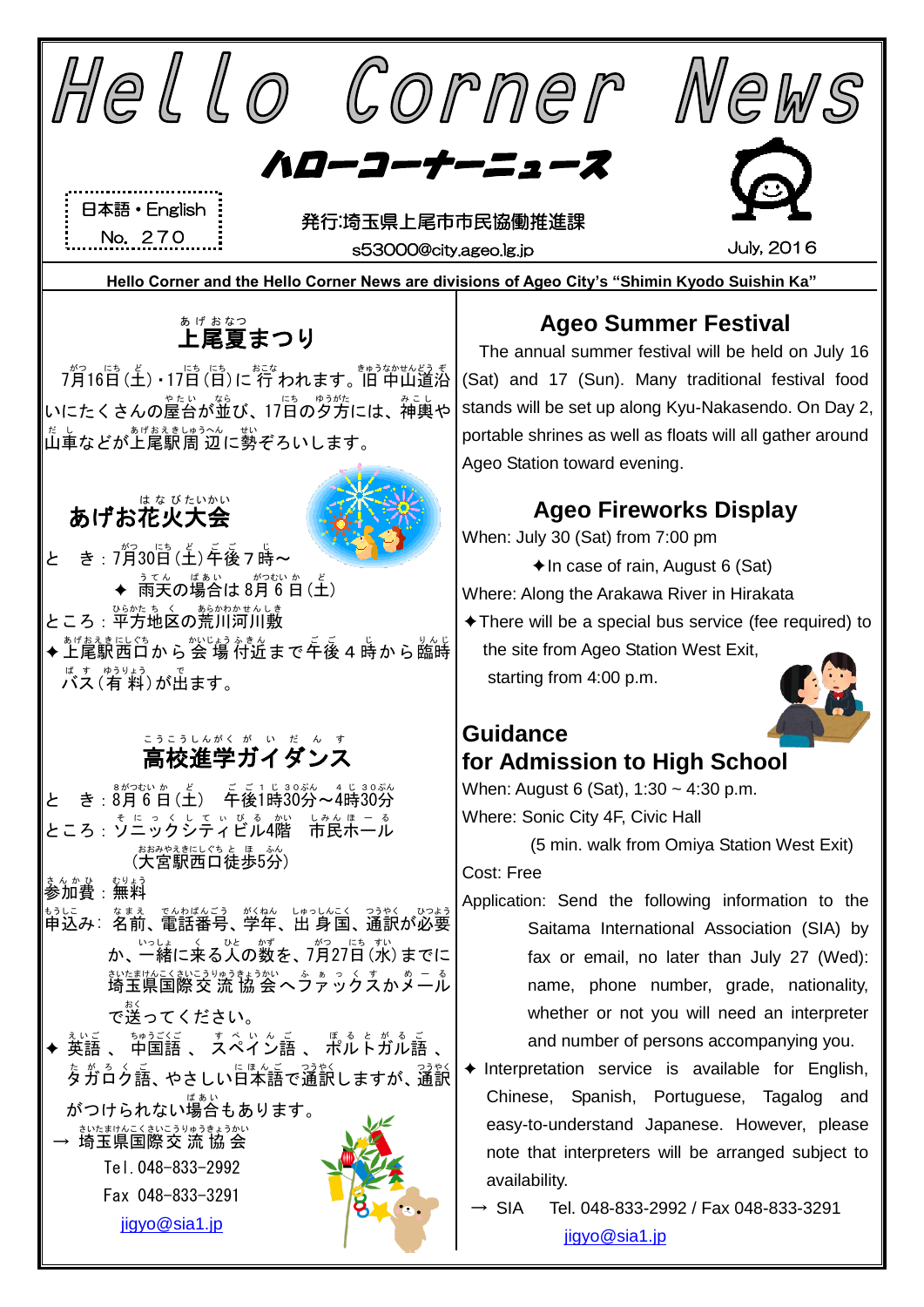#### 特定 とくてい 健 けん 診 しん e<br>S

特定 とくてい 健 けん 診 しん の実施 じっし 期間 きかん は、10月 がつ 31日 にち (月 げつ )までです。 この健診は国民健康保険に加入している 40~74歳の 方 かた が対 象 たいしょう で、無料 むりょう で受 う けられます。対象者 たいしょうしゃ には受 じゅ しゃしょ。<br>診券が送られています。 受診には受診券が必要ですの で、失くした人は保険年金課にお問い合わせください。<sup>「f</sup> <sub>じゅしんけん</sub> きぃこう。<br>受診券を再交付します。 期間の 終 了 間際は医療機関 の混雑が予想されます。受診がまだ済んでない人は単 。<br>めに受診しましょう。

◆今年度より上尾二ツ宮クリニックと西村ハートク りニックでも受診可能となりました。

 $\rightarrow$  保険年金課

Tel.782-6494 / Fax 775-9827

#### 新 保育園 しんほい くえん

9月 がつ 1 つい 日 たち (木 もく )に市内 しない 54、55園目 えんめ となる保育 ほいく 施設 しせつ が 。、、。<br>開園します。

# ぁ<sub>ゖぉ</sub><br>上尾すずらん保育園

ところ : 原市北1-1-5 たい しょう ― ゕゖっ \_ きぃじ<br>対 象 :6カ月〜2歳児まで 定 賞:19人

![](_page_1_Picture_9.jpeg)

- みんないっしょのいっぽ
- ところ:中妻 なかづま 4-1-11 対 たい しょぅ ゕゖっ <u>きぃじ</u><br>「**象 :3カ月〜2歳児まで** 定 てい 。<br>賞 : 10人 もうに<br>申込み : 8月10日(水)までに保育課へ ◆ 先 着 順ではありません。 → 保育課 ほいくか

Tel.775-5121 / Fax 774-5342

# <u>はねだくうこうりょむじんばす</u><br>羽田空港リムジンバス

プβヿ ミニカ (水) から、上尾駅西口・桶川駅西口~羽田 空港間 くうこうかん の空港 くうこう リムジンバス り む じ ん ば す の運行 うんこう を開始 かいし します。所要 しょよう <sub>じゕん</sub><br>時間はおよそ 100~110分ですが、道路 状 況 により 時間 じかん が掛 か かる場合 ばあい があります。 費 ひ ょぅ ぉとな<br>用:大人1,670円・子供840円

![](_page_1_Picture_15.jpeg)

### ください。 [http://www.tobu-bus.com](http://www.tobu-bus.com/)

## **Medical Exam for Metabolic Syndrome**

Please note that the period for receiving this medical exam will end on October 31(Mon). People who are aged between 40 and 74 and have National Health Insurance are eligible to receive this exam, free of charge. Coupons for the exam have been sent out to eligible residents. You need to present the coupon when having the exam. If you have lost it, contact Hoken-nenkin-ka to have it reissued. Medical institutions are expected to be crowded toward the end of the exam period, so if you have not yet had the exam, you're encouraged to do so as early as possible.

- ✦From this fiscal year, Ageo Futatsunomiya Clinic and Nishimura Heart Clinic have become available for this exam.
- → Hoken-nenkin-ka

(National Health Insurance and Pension Section) Tel. 782-6494 / Fax 775-9827

### **New Daycare Facilities**

The  $54<sup>th</sup>$  and  $55<sup>th</sup>$  daycare facilities in Ageo will open on September 1 (Thu).

### **Ageo Suzuran Hoikuen**

Where: Haraichikita 1-1-5 For: Children aged 6 months to 2 years Capacity: 19 children

### **Minna Issho no Ippo**

Where: Nakazuma 4-1-11 For: Children aged 3 months to 2 years Capacity: 10 children

Application: Contact Hoiku-ka no later than August 10 (Wed).

- ✦ Admission is not on a first-come-first-served basis.
- $\rightarrow$  Hoiku-ka (Childcare Section) Tel. 775-5121 / Fax 774-5342

### **Airport Limousine Bus Services to Haneda**

 The airport limousine bus services connecting Ageo Station West Exit・Okegawa Station West Exit to Haneda Airport will start on July 13 (Wed). Travel time is about 100 ~110 minutes. However, it might take longer depending on the traffic.

Cost: 1,670 yen /adult, 840 yen / child

Number: Seating capacity system. If there are no seats available, you will not be able to board.

For more information, visit TOBU BUS West's site. [http://www.tobu-bus.com](http://www.tobu-bus.com/)

![](_page_1_Picture_36.jpeg)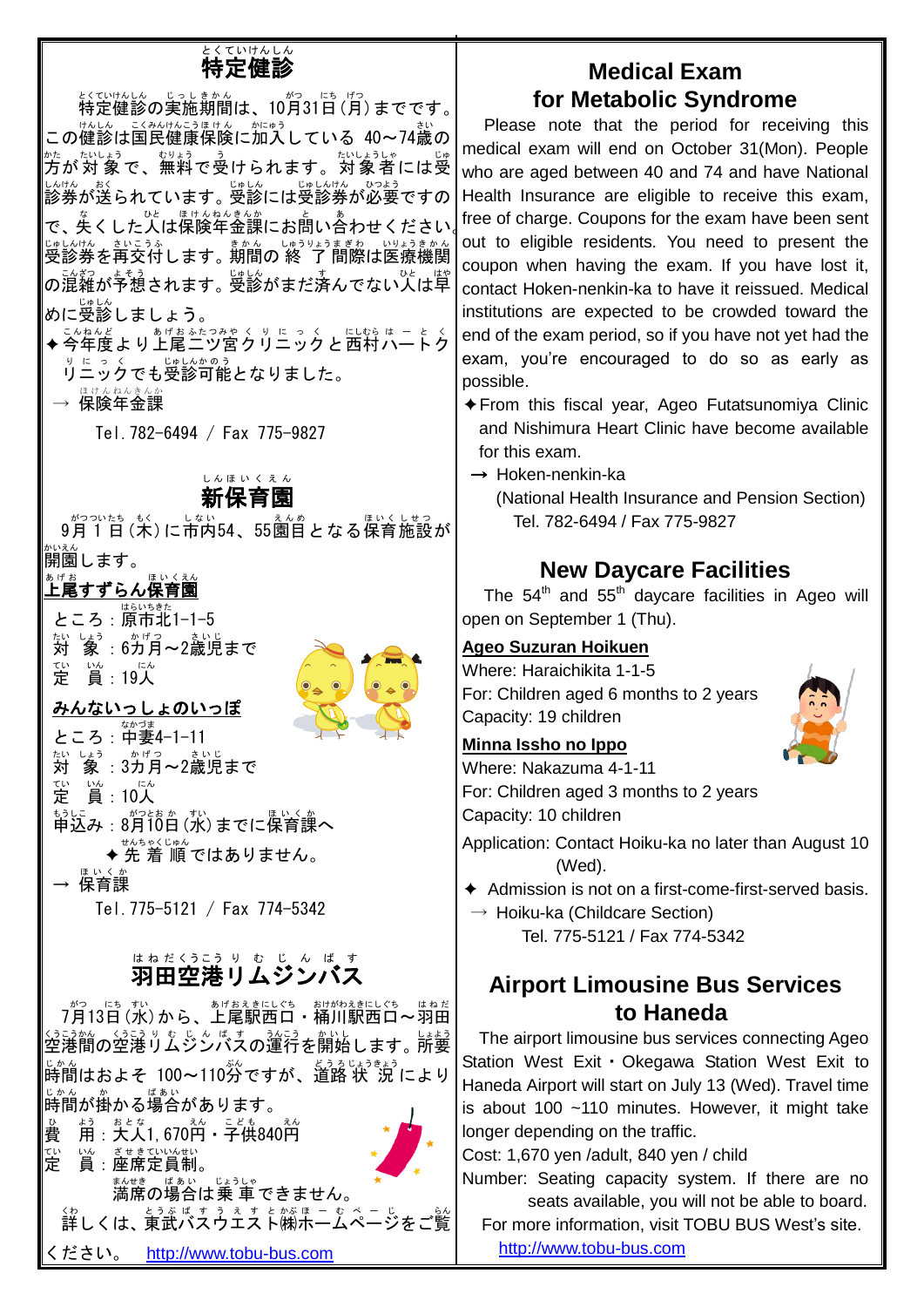#### 多文化 子育 てお母 さんの会 毎月 まいつき 第 だい 3金曜 きんよう (8月 がつ を除 のぞ く)、午前 ごぜん 10時 じ ~11時 じ 30分 ぷん 、 こみゅにてぃせんたニで開催。いろいろな国のお母さ んと子供たち(未就学児)が、一緒に遊び、楽しくお しゃべりしながら、子育てに簢する情報を得られる 集 あつ まりです。 。<br>費 <u>。</u><br>用 : 200円・会員100円(1家族につき) <u>ょっ</u><br>申込み : 7月11日(月)までにメールかファックスで ゠くぉこうゅゅきょぅゕぃ<br>国際交 流 協 会 (AGA)事務局へ Tel.780-2468 / Fax775-9819 [office@aga-world.com](mailto:office@aga-world.co) キッズスケート 教 室 きっすすけ ー ときょうしつ とき : 7月28日 (木) 、8月2日 (火) ・4 日 (木) ・5 日 (火) いずれか 1 回 10~12時(9時30分から受付け) ところ: 埼玉アイスアリーチ (日の出 4-386) 対 たい しょう。」ないに、このいうか、まいに、<br>「象 : 市内に在 住・在学の小学生 定 てい い。 。。 <sub>はんちゃくじゅん</sub><br>員:各回30人(先 着 順) 。<br>費 。<br>用:1, 000ല <u>もうに</u><br>申込み : 7月15日(釜)までにスポーツ振興課(市役所 7 階)へ → <sup>ぇ</sup> ぽっっしんこうゕ<br>→ スポーツ振興課 Tel.781-8112 / Fax 776-2250 さいたま水 上 公園 すいじょう こうえん 。<br>夏のプールがオープンします。 ま<br>期 。<br>簡<sub>:</sub>7月9日(土)・10日(日) <sup>が</sup>゚月16日(土)~ 8月31日(水) 。<br>時 。<br>間 : 午前9時~午後5時 7月 がつ 9 ここ 日 のか ・10 とお 日 か 、8月 がつ 17日 にち ~8月 がつ 31日 にち こ<sub>ぜん じ</sub> こ 」<br>午前9時~午後6時 7月 がつ 16日 にち ~8月 がつ 16日 にち <sub>にゅうえんりょう</sub><br>**入 園 料**: 。<br>大人 510円 <sub>こ</sub><br>子ども(小学生・中学生)210円 <u>゙゙゙<sup>ぅ</sup>ゕッ゠ゖぁ</u>(大人2人・字ども 2人)  $1,230$ 丹 しょうがくせいみまん むりょう<br>**小学生未**満は無料 まいしゅうもくようび<br>毎 週 木曜日は 65歳以上の方は無料 **Get-together for Child-Raising Mothers of Different Cultures** This event is held on the  $3<sup>rd</sup>$  Friday of each month (excluding August),  $10:00 \sim 11:30$  a.m., at the Community Center. Mothers and their preschool children of all nationalities will enjoy playing together and chatting, and sharing useful information on child-raising. Fee: 200 yen, 100 yen for AGA members (per family) Application: Contact the Ageo Global Association (AGA) Secretariat by e-mail or fax no later than July 11 (Mon). Tel. 780-2468 / Fax 775-9819 [office@aga-world.com](mailto:office@aga-world.com)  **Skating Class for Kids** When: July 28 (Thu), August  $2$ (Tue)  $\cdot$  4 (Thu)  $\cdot$  9 (Tue) You may choose one of these dates. 10 a.m. ~ 12:00 p.m. (Registration from 9:30 a.m.) Where: Saitama Ice Arena (Hinode 4-386) For: Elementary school children living in or going to school in Ageo Number: 30 children for each day (first-come basis) Cost: 1,000 yen Application: Contact Sports-shinkou-ka (7F of City Hall) by July 15 (Fri). Sports-shinkou-ka (Sports Promotion Section) Tel.781-8112 / Fax 776-2250 **Saitama Aquatic Park**  Swimming pools at the aquatic park open for the summer season from July. Period: July 9 (Sat)・10 (Sun) July 16 (Sat)  $\sim$  August 31 (Wed) Hours: 9 a.m. ~ 5 p.m. July 9・10, August 17 ~ 31  $9 a.m. ~ 6 p.m.$ July 16  $\sim$  August 16 Admission: Adults 510 yen Children (elementary & junior high school students) 210 yen Family ticket (two adults and two children) 1,230 yen Free for preschool children

Free for 65 or over on Thursdays

#### たぶんか こ そ だ かあ かい